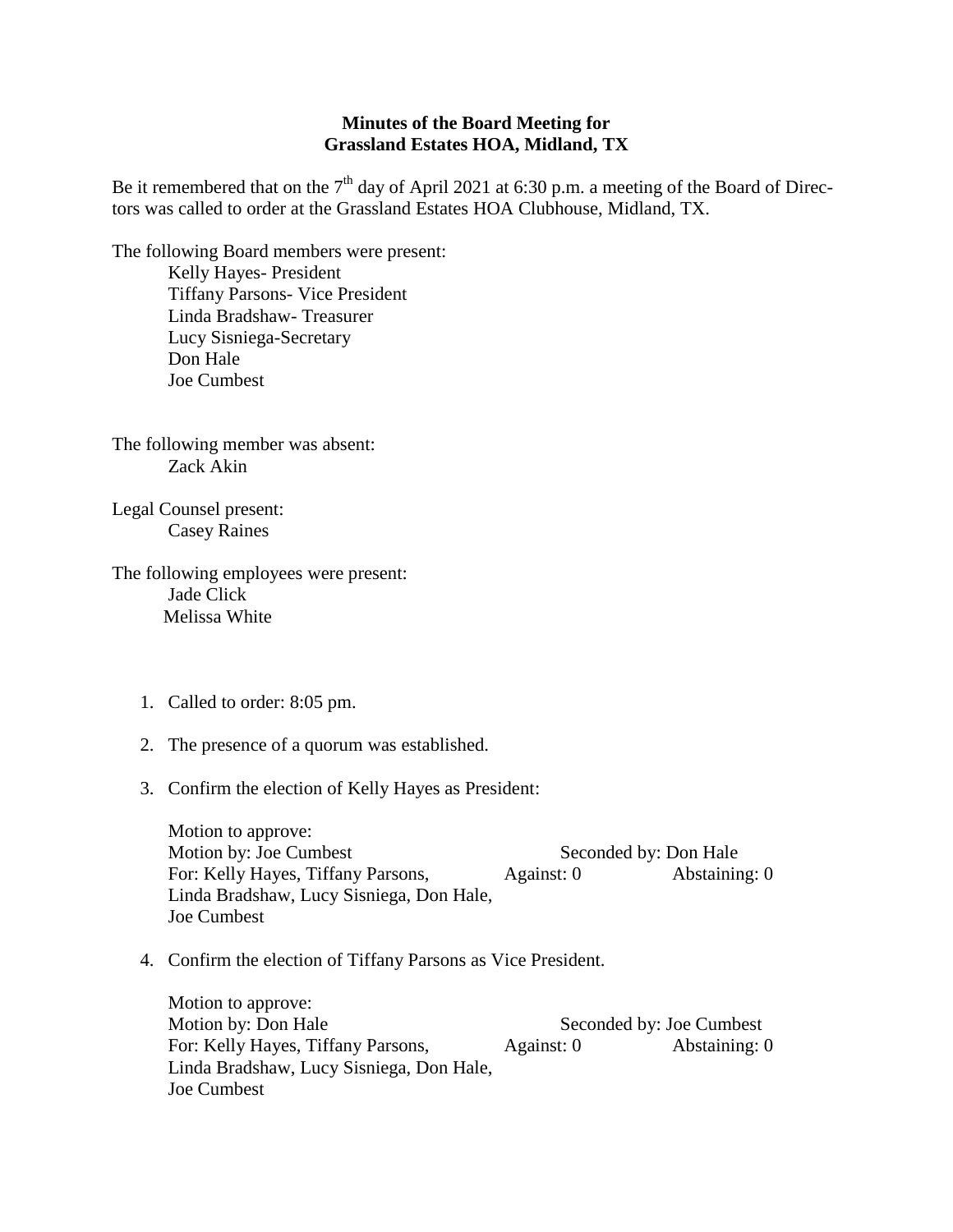5. Receive the vote of the members regarding the removal of the directors Zack Akin, Linda Bradshaw and Lucy Sisniega.

| Zack Akin:      | For.       | <b>Against</b> |  |
|-----------------|------------|----------------|--|
| Linda Bradshaw: | For        | Against        |  |
| Lucy Sisniega:  | For<br>162 | <b>Against</b> |  |

6. Discuss and take action on appointing a director to fulfill the remaining term of any vacant positions on the board.

No action taken.

7. Ratify the electronic vote taken on or about March 24, 2021 following affirmative recommendation of the Pool Committee to confirm and ratify the contract previously entered into with Desert Creek Construction for the Pergola/BBQ area in the amount of \$38,500.00.

Motion to approve: Motion by: Joe Cumbest Seconded by: Tiffany Parsons For: Kelly Hayes, Tiffany Parsons, Against: 0 Abstaining: 0 Linda Bradshaw, Lucy Sisniega, Don Hale, Joe Cumbest

8. Receive report and recommendations from the Homeowner Pool Renovation Committee.

Brian Petty reported on the Pergola/BBQ status. He stated that the current consensus of the committee was to continue to keep the splash pool on hold pending further discussion. He also reported that the committee recommended that a drain be added between the two existing pools.

9. Discuss the possibility of establishing a committee to review the Grassland Estates Homeowner Bylaws at a future board meeting.

No action was taken.

10. Entered executive session at 8:44 pm.

Discussed the resignation of HOA Secretary, Melissa White.

11. Entered regular session at 9:30 pm.